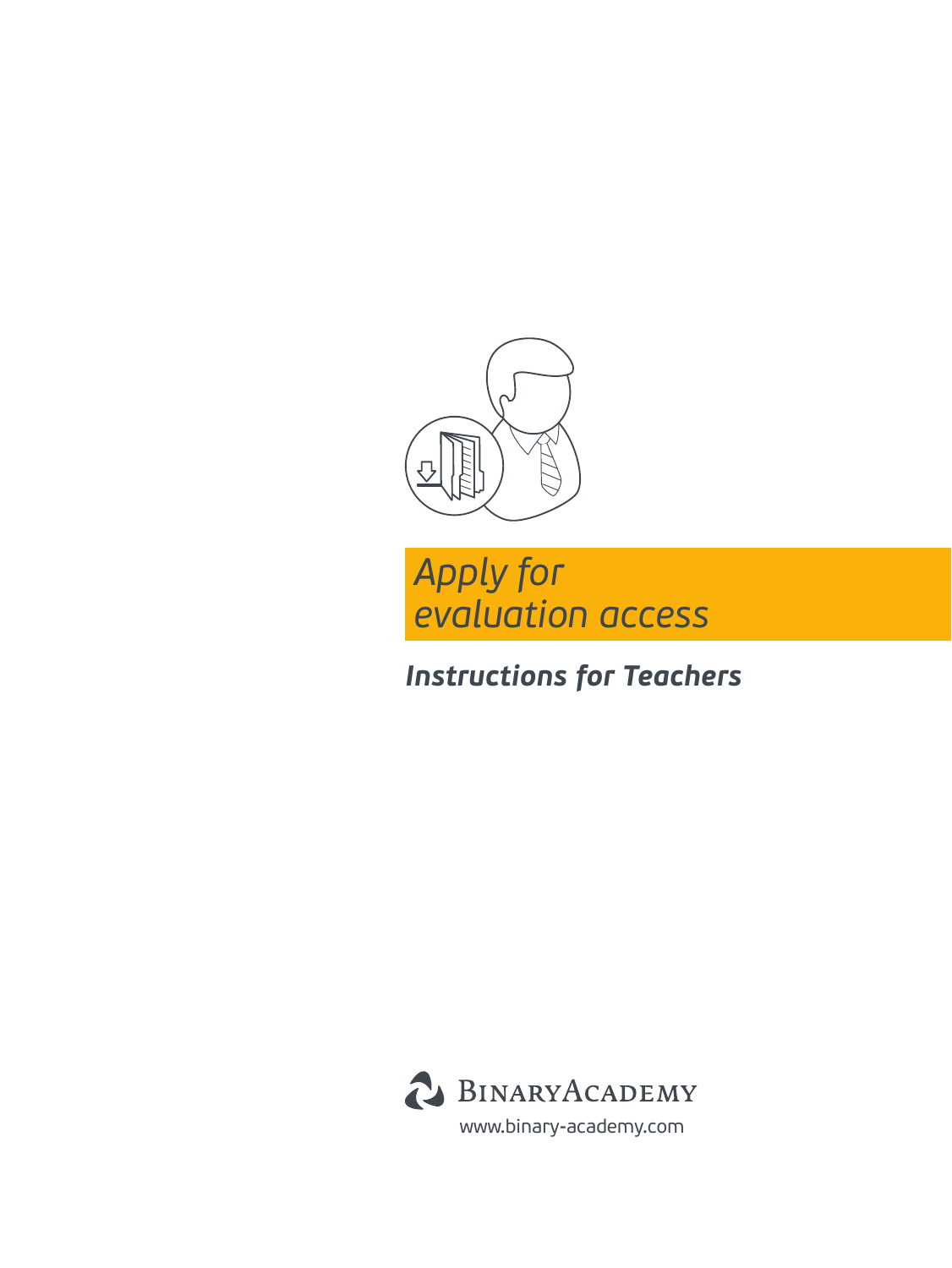*Apply for evaluation access Instructions for Teachers*